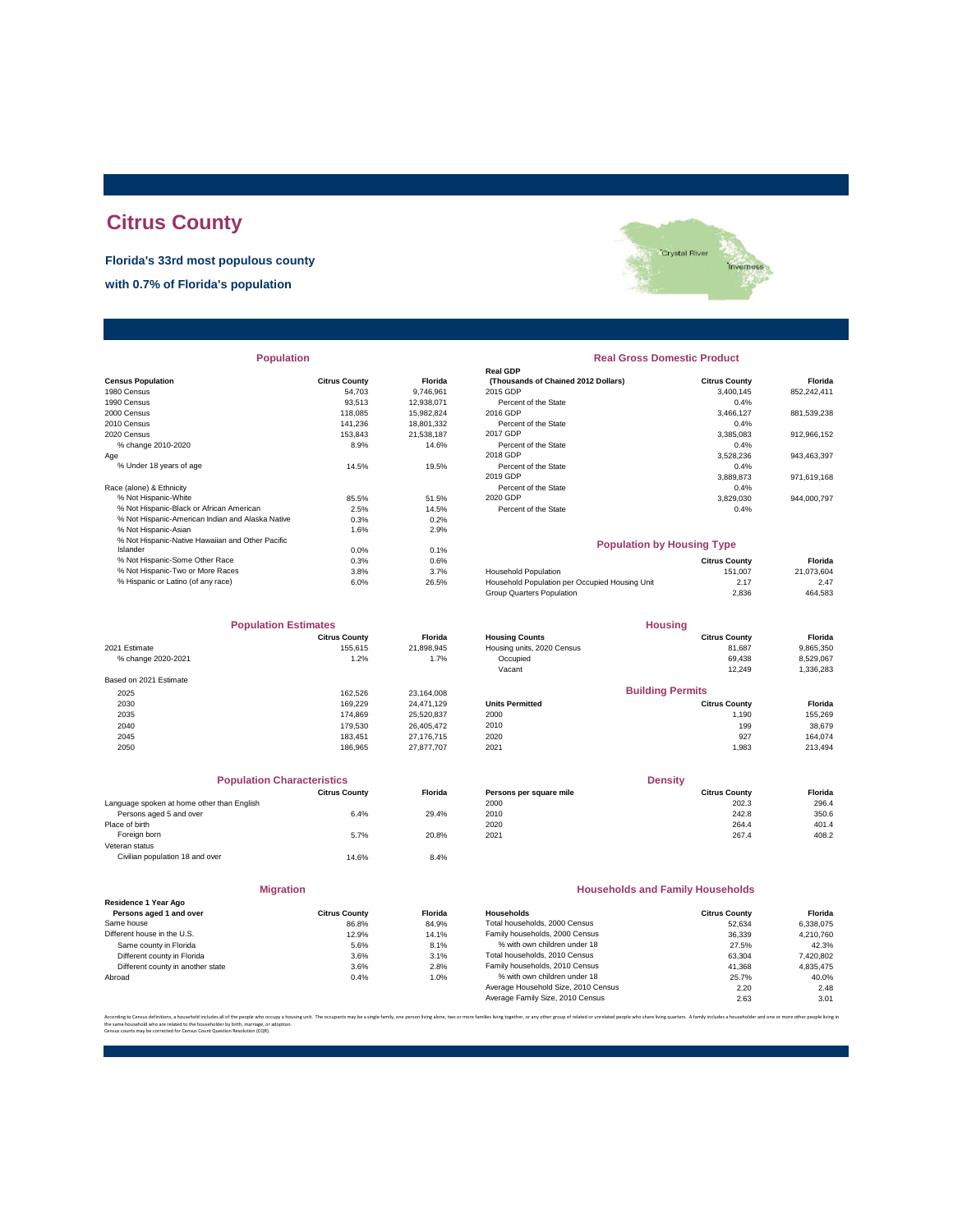## **Citrus County**

|                                                                              |                        |                         | <b>Employment and Labor Force</b>                                           |                      |                      |
|------------------------------------------------------------------------------|------------------------|-------------------------|-----------------------------------------------------------------------------|----------------------|----------------------|
| <b>Establishments</b>                                                        |                        |                         | <b>Establishments</b>                                                       |                      |                      |
| 2020                                                                         | <b>Citrus County</b>   | Florida                 | % of All Industries, 2020                                                   | <b>Citrus County</b> | Florida              |
| All industries<br>Natural Resource & Mining                                  | 3,270<br>36            | 763,854<br>5,514        | All industries<br>Natural Resource & Mining                                 | 3,270<br>1.1%        | 763,854<br>0.7%      |
| Construction                                                                 | 476                    | 77,720                  | Construction                                                                | 14.6%                | 10.2%                |
| Manufacturing                                                                | 71                     | 21,822                  | Manufacturing                                                               | 2.2%                 | 2.9%                 |
| Trade, Transportation and Utilities                                          | 637                    | 145,853                 | Trade, Transportation and Utilities                                         | 19.5%                | 19.1%                |
| Information                                                                  | 34                     | 13,437                  | Information                                                                 | 1.0%                 | 1.8%                 |
| <b>Financial Activities</b>                                                  | 336                    | 83,911                  | <b>Financial Activities</b>                                                 | 10.3%                | 11.0%                |
| Professional & Business Services<br>Education & Health Services              | 602<br>417             | 187,348<br>87,764       | Professional & Business Services<br>Education & Health Services             | 18.4%<br>12.8%       | 24.5%<br>11.5%       |
| Leisure and Hospitality                                                      | 328                    | 61,008                  | Leisure and Hospitality                                                     | 10.0%                | 8.0%                 |
| <b>Other Services</b>                                                        | 273                    | 56,385                  | Other Services                                                              | 8.3%                 | 7.4%                 |
| Government                                                                   | 46                     | 5,895                   | Government                                                                  | 1.4%                 | 0.8%                 |
|                                                                              |                        |                         |                                                                             |                      |                      |
| <b>Average Annual Employment</b>                                             |                        |                         | <b>Average Annual Wage</b>                                                  |                      |                      |
| % of All Industries, 2020<br>All industries                                  | <b>Citrus County</b>   | Florida                 | 2020<br>All industries                                                      | <b>Citrus County</b> | Florida              |
| Natural Resource & Mining                                                    | 31,228<br>9.3%         | 8,453,489<br>0.8%       | Natural Resource & Mining                                                   | \$40,312<br>\$41,531 | \$55,840<br>\$37,710 |
| Construction                                                                 | 1.7%                   | 6.7%                    | Construction                                                                | \$43,008             | \$55,840             |
| Manufacturing                                                                | 22.1%                  | 4.5%                    | Manufacturing                                                               | \$41,775             | \$66,738             |
| Trade, Transportation and Utilities                                          | 0.9%                   | 20.6%                   | Trade, Transportation and Utilities                                         | \$47,700             | \$49,342             |
| Information                                                                  | 3.8%                   | 1.5%                    | Information                                                                 | \$53,995             | \$93,360             |
| <b>Financial Activities</b>                                                  | 9.2%                   | 6.9%                    | <b>Financial Activities</b>                                                 | \$45,664             | \$84,295             |
| Professional & Business Services                                             | 22.8%                  | 16.1%                   | Professional & Business Services                                            | \$46,625             | \$68,218             |
| Education & Health Services<br>Leisure and Hospitality                       | 13.3%<br>2.7%          | 15.3%<br>11.9%          | Education & Health Services<br>Leisure and Hospitality                      | \$18,759<br>\$29,866 | \$55,099<br>\$27,694 |
| <b>Other Services</b>                                                        | <b>NA</b>              | 3.0%                    | Other Services                                                              | <b>NA</b>            | \$41.131             |
| Government                                                                   | 13.7%                  | 12.5%                   | Government                                                                  | \$41,205             | \$58,821             |
| Industries may not add to the total due to confidentiality and unclassified. |                        |                         |                                                                             |                      |                      |
|                                                                              |                        |                         |                                                                             |                      |                      |
| <b>Labor Force as Percent of Population</b><br>Aged 18 and Older             | <b>Citrus County</b>   | Florida                 | <b>Unemployment Rate</b>                                                    | <b>Citrus County</b> | Florida              |
| 2000                                                                         | 45.2%                  | 64.2%                   | 2000                                                                        | 4.7%                 | 3.8%                 |
| 2010                                                                         | 44.1%                  | 61.8%                   | 2010                                                                        | 13.3%                | 10.8%                |
| 2020                                                                         | 36.6%                  | 58.6%                   | 2020                                                                        | 9.1%                 | 8.2%                 |
| 2021                                                                         | 36.8%                  | 59.0%                   | 2021                                                                        | 5.7%                 | 4.6%                 |
|                                                                              |                        |                         |                                                                             |                      |                      |
|                                                                              |                        |                         | <b>Income and Financial Health</b>                                          |                      |                      |
| Personal Income (\$000s)                                                     | <b>Citrus County</b>   | Florida                 | Per Capita Personal Income                                                  | <b>Citrus County</b> | Florida              |
| 2000                                                                         | \$2,670,638            | \$472,851,789           | 2000                                                                        | \$22,509             | \$29,466             |
| 2010                                                                         | \$4,459,819            | \$732,457,478           | 2010                                                                        | \$31,590             | \$38,865             |
| 2011<br>% change 2010-11                                                     | \$4,532,023<br>1.6%    | \$771,409,454<br>5.3%   | 2011<br>% change 2010-11                                                    | \$32,422<br>2.6%     | \$40,482<br>4.2%     |
| 2012                                                                         | \$4,589,955            | \$800,551,723           | 2012                                                                        | \$32,970             | \$41,475             |
| % change 2011-12                                                             | 1.3%                   | 3.8%                    | % change 2011-12                                                            | 1.7%                 | 2.5%                 |
| 2013                                                                         | \$4,683,400            | \$802,975,701           | 2013                                                                        | \$33,721             | \$41,069             |
| % change 2012-13                                                             | 2.0%                   | 0.3%                    | % change 2012-13                                                            | 2.3%                 | $-1.0%$              |
| 2014                                                                         | \$4,823,523            | \$861,412,339           | 2014                                                                        | \$34,725             | \$43,388             |
| % change 2013-14                                                             | 3.0%                   | 7.3%                    | % change 2013-14                                                            | 3.0%                 | 5.6%                 |
| 2015<br>% change 2014-15                                                     | \$5,047,662<br>4.6%    | \$919,834,894<br>6.8%   | 2015<br>% change 2014-15                                                    | \$35,953<br>3.5%     | \$45,493<br>4.9%     |
| 2016                                                                         | \$5,226,993            | \$954,069,719           | 2016                                                                        | \$36,555             | \$46,253             |
| % change 2015-16                                                             | 3.6%                   | 3.7%                    | % change 2015-16                                                            | 1.7%                 | 1.7%                 |
| 2017                                                                         | \$5,413,790            | \$1,023,131,116         | 2017                                                                        | \$37,178             | \$48,774             |
| % change 2016-17                                                             | 3.6%                   | 7.2%                    | % change 2016-17                                                            | 1.7%                 | 5.5%                 |
| 2018                                                                         | \$5,659,906            | \$1,087,188,628         | 2018                                                                        | \$38,263             | \$51,150             |
| % change 2017-18                                                             | 4.5%                   | 6.3%                    | % change 2017-18                                                            | 2.9%                 | 4.9%                 |
| 2019<br>% change 2018-19                                                     | \$5,961,272            | \$1,139,799,293         | 2019                                                                        | \$39,701             | \$53,034             |
| 2020                                                                         | 5.3%<br>\$6,416.191    | 4.8%<br>\$1,209,995,921 | % change 2018-19<br>2020                                                    | 3.8%<br>\$41,933     | 3.7%<br>\$55,675     |
| % change 2019-20                                                             | 7.6%                   | 6.2%                    | % change 2019-20                                                            | 5.6%                 | 5.0%                 |
|                                                                              |                        |                         |                                                                             |                      |                      |
| Earnings by Place of Work (\$000s)                                           |                        |                         | <b>Median Income</b>                                                        |                      |                      |
| 2000                                                                         | \$1,082,602            | \$308,751,767           | Median Household Income                                                     | \$45,689             | \$57,703             |
| 2010                                                                         | \$1,739,794            | \$438,983,914           | Median Family Income                                                        | \$57,253             | \$69,670             |
| 2011                                                                         | \$1,730,822            | \$450,498,606           |                                                                             |                      |                      |
| % change 2010-11                                                             | $-0.5%$                | 2.6%                    | Percent in Poverty, 2020                                                    |                      |                      |
| 2012                                                                         | \$1,790,821            | \$468,410,475           | All ages in poverty                                                         | 12.6%                | 12.4%                |
| % change 2011-12<br>2013                                                     | 3.5%                   | 4.0%                    | Under age 18 in poverty<br>Related children age 5-17 in families in poverty | 23.1%<br>23.3%       | 17.2%<br>16.5%       |
| % change 2012-13                                                             | \$1,779,768<br>$-0.6%$ | \$482,898,301<br>3.1%   |                                                                             |                      |                      |
| 2014                                                                         | \$1,787,150            | \$512,375,290           | <b>Personal Bankruptcy Filing Rate</b>                                      |                      |                      |
| % change 2013-14                                                             | 0.4%                   | 6.1%                    | (per 1,000 population)                                                      | <b>Citrus County</b> | Florida              |
| 2015                                                                         | \$1,857,893            | \$544,408,719           | 12-Month Period Ending December 31, 2020                                    | 1.38                 | 1.66                 |
| % change 2014-15                                                             | 4.0%                   | 6.3%                    | 12-Month Period Ending December 31, 2021                                    | 1.03                 | 1.38                 |
| 2016                                                                         | \$1,890,443            | \$569,769,284           | <b>State Rank</b>                                                           | 30                   | <b>NA</b>            |
| % change 2015-16                                                             | 1.8%                   | 4.7%                    | NonBusiness Chapter 7 & Chapter 13                                          |                      |                      |
| 2017<br>% change 2016-17                                                     | \$1,949,411            | \$603,668,170           | Workers Aged 16 and Over                                                    | <b>Citrus County</b> |                      |
| 2018                                                                         | 3.1%<br>\$2,003,348    | 5.9%<br>\$639,620,451   | Place of Work in Florida                                                    |                      | Florida              |
| % change 2017-18                                                             | 2.8%                   | 6.0%                    | Worked outside county of residence                                          | 23.0%                | 18.1%                |
| 2019                                                                         | \$2,057,505            | \$671,553,148           | Travel Time to Work                                                         |                      |                      |
| % change 2018-19                                                             | 2.7%                   | 5.0%                    | Mean travel time to work (minutes)                                          | 27.5                 | 27.9                 |
| 2020                                                                         | \$2,084,932            | \$688,764,753           |                                                                             |                      |                      |
| % change 2019-20                                                             | 1.3%                   | 2.6%                    |                                                                             |                      |                      |